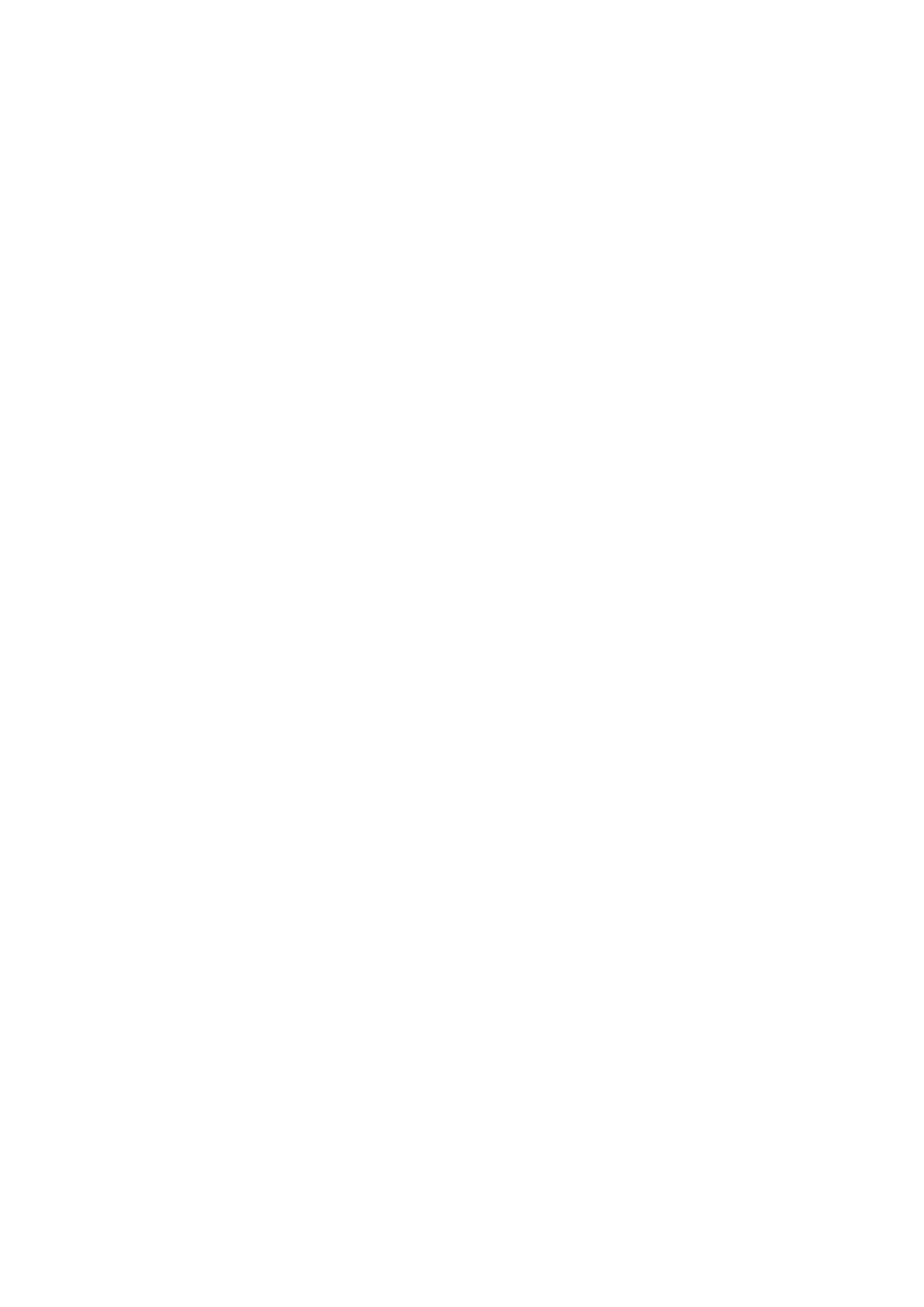

# **TOWN AND COUNTRY PLANNING (AMEN DMENT) ACT 2012**

# **Index**

| <b>Section</b> | Page |
|----------------|------|
|                |      |
|                |      |

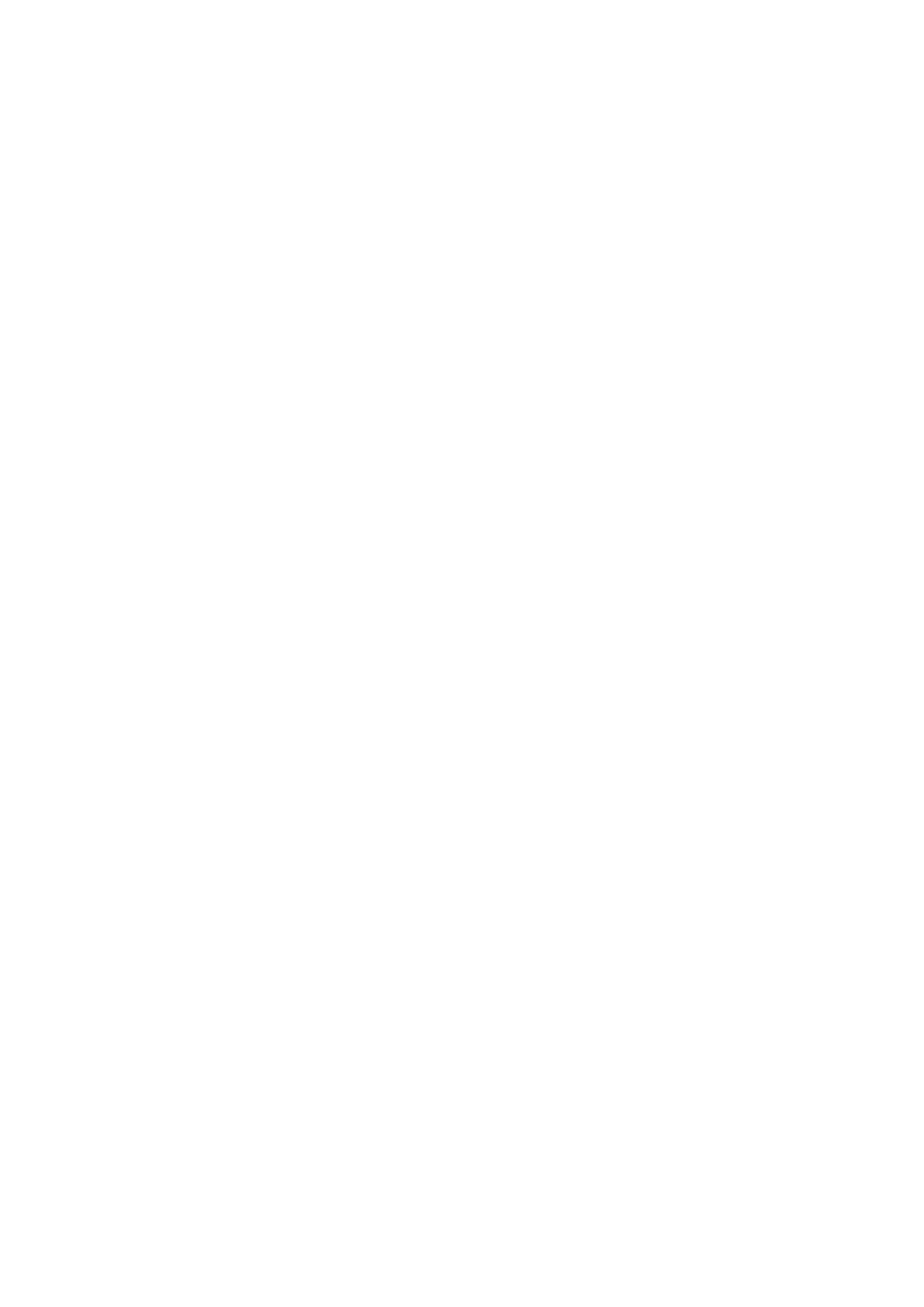

### **TOWN AND COUNTRY PLA NNING (AMENDMENT) ACT 2012**

*Signed in Tynwald: 11 December 2012 Received Royal Assent: 11 December 2012 Announced to Tynwald: 11 December 2012*

**AN ACT** to amend Part 3 of the Town and Country Planning Act 1999; and for connected purposes.

**BE IT ENACTED** by the Queen's Most Excellent Majesty, by and with the advice and consent of the Council and Keys in Tynwald assembled, and by the authority of the same, as follows:—

#### <span id="page-4-0"></span>**1 Short title**

The short title of this Act is the Town and Country Planning (Amendment) Act 2012.

### <span id="page-4-1"></span>**2 Town and Country Planning Act 1999: section 14A inserted**

After section 14 of the Town and Country Planning Act 1999<sup>1</sup> insert —

### **«14A Determination by the Council of Ministers**

- (1) Subsection (3) applies if  $-$ 
	- (a) a building is owned by the Department;
	- (b) the Department is considering whether or not to enter a building in the register under section 14; and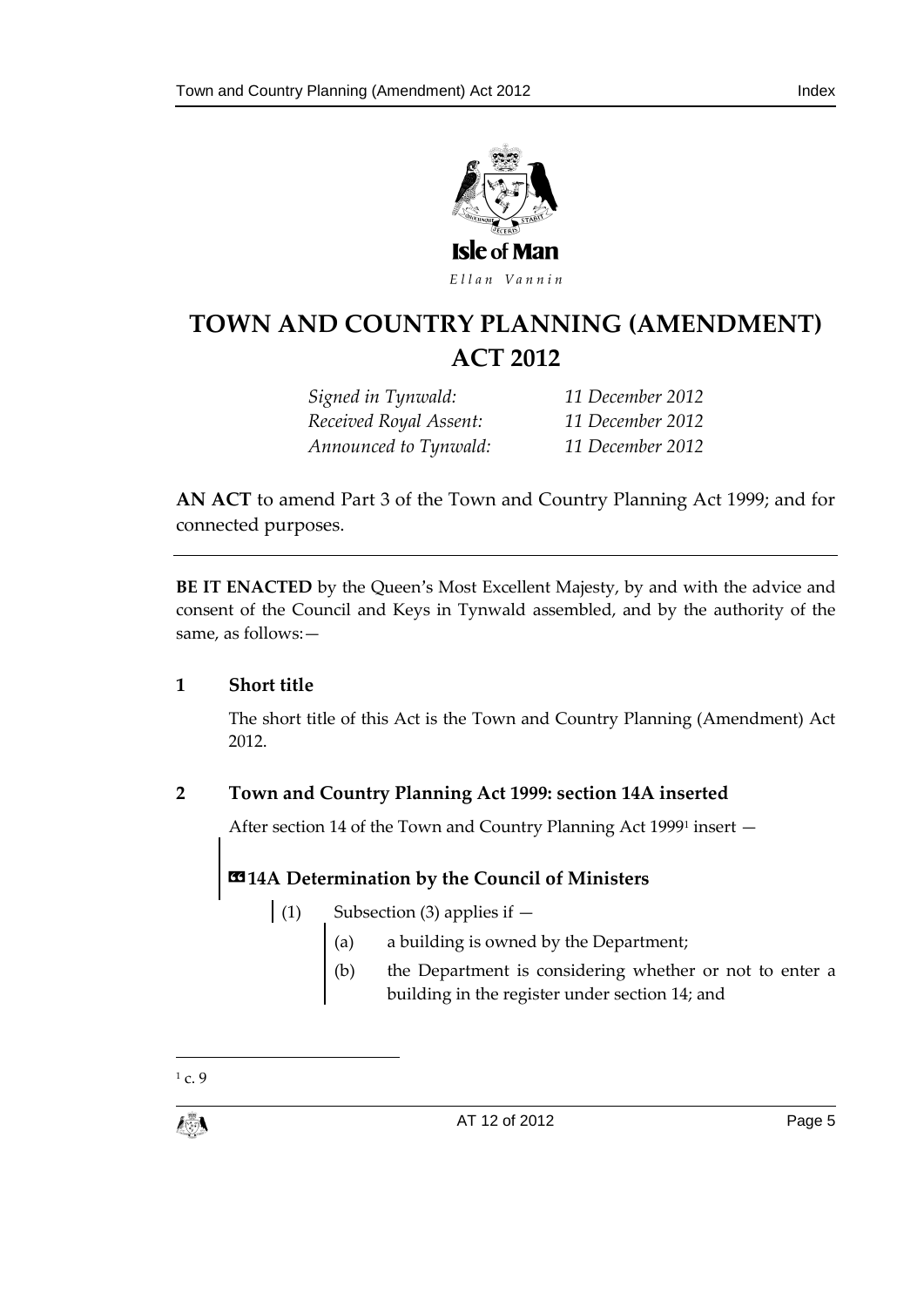- (c) for a reason specified in subsection (2), the Department considers that the decision whether or not to include the building in the register ought to be taken by the Council of Ministers.
- (2) The reasons are  $-$ 
	- (a) that the making of the decision requires the consideration of a matter of general importance to the Island; or
	- (b) that for some other reason the decision ought not to be taken by the Department.
- (3) The Council of Ministers may determine that the building is to be entered in the register.
- (4) If the Council of Ministers so determines, the Department must enter the building in the register.
- (5) Regulations may provide for
	- (a) the procedure for  $-$ 
		- (i) the reference of a matter to the Council of Ministers; and
		- (ii) the making of a determination by the Council of Ministers; and
		- (b) the publicity to be given, and the consultations to be carried out, in connection with the determination of such references.
- (6) Without limiting subsection (5), regulations may modify the application of any provision of this Act in circumstances where a determination is to be made under this section.
- (7) However, unless regulations under subsection (5) otherwise provide, the provisions of the Act concerning registered buildings and the register continue to have effect. $\mathbf{E}$ .